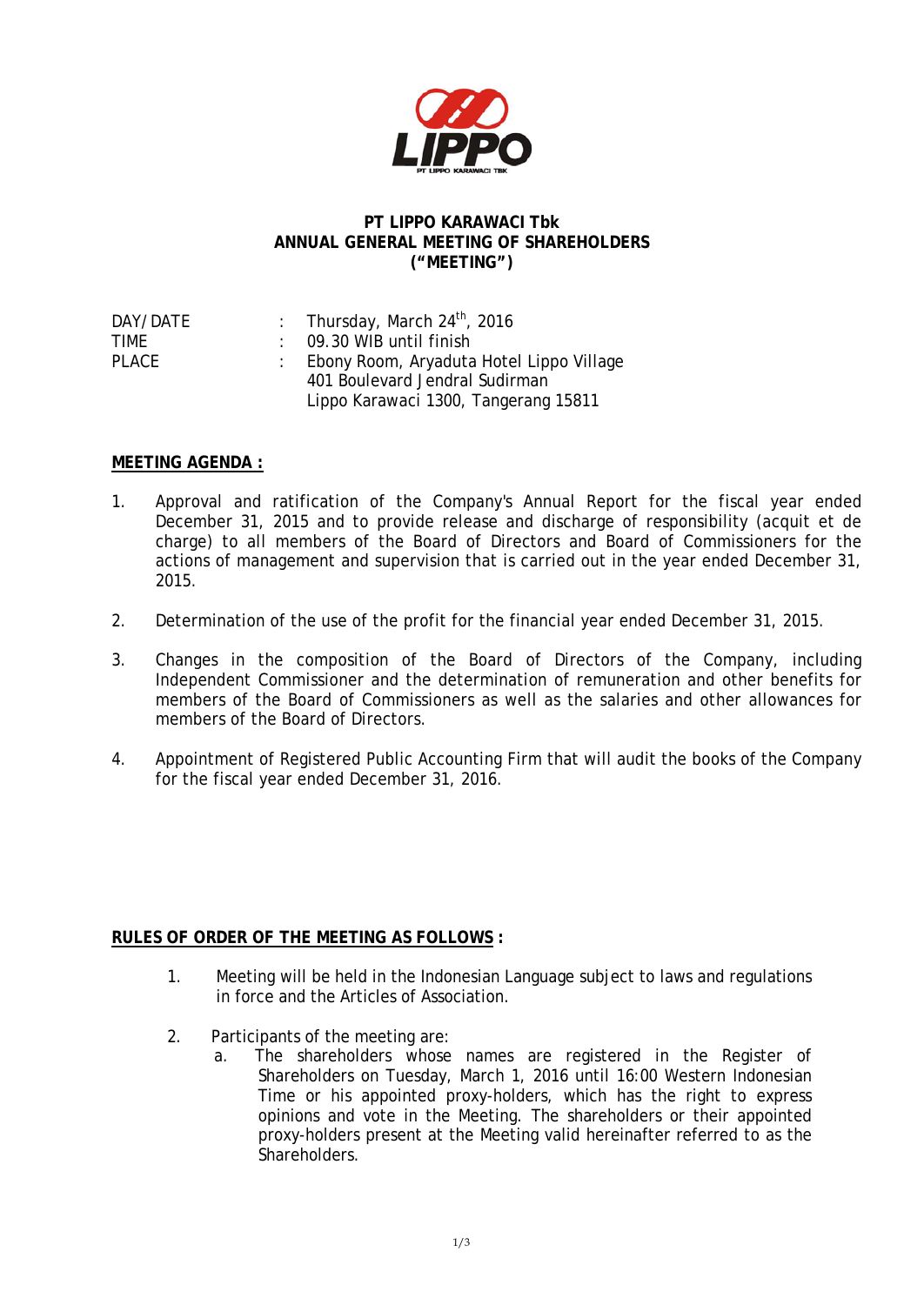- b. Party invitations are not shareholders in attendance at the invitation of the Board of Directors and do not have the right to issue an opinion or vote at the Meeting, unless requested by the Chairman of the Meeting.
- 3. The Chairman of the Meeting is entitled to ask who attended this meeting to prove his right to be present and to make a sound.
- 4. All Meeting agendas are discussed on an ongoing basis.
- 5. When finished discussing each meeting agenda, the Shareholders are given the opportunity to raise questions, opinions, proposals or suggestions related to the meeting agenda discussed.
- 6. The Chairman of the Meeting will provide an opportunity for Shareholders to raise questions and/or express their opinions before a vote is held regarding an agenda that is related with the Meeting, with the following procedure:
	- a) Shareholders who wish to submit questions and / or express his opinion to raise their hand so that the officer can give Enquiry Form. On the form must include the names, addresses, job title, company name represents the number of shares owned or represented, as well as any questions or opinions. Sheets will be taken by the official inquiry and submitted to the Chairman of the Meeting.
	- b) Then, the Chairman of the Meeting will provide answers or responses one by one to the questions posed by the relevant Shareholders Meeting agenda is concerned, the Chairman of the Meeting may request assistance from members of the Board of Directors or any other party to answer questions posed.
- 7. For each meeting agenda, meeting participants were given the opportunity to do a question and answer within 10 minutes and can be extended if deemed necessary by the Chairman of the Meeting.
- 8. Decision-making will be done after all the questions are answered is completed and / or after the question and answer period is completed.
- 9. The decision will be taken based on consultation and consensus. If no agreement is reached, the decision will be taken through voting.
- 10. The voting is done by raising hands with the following procedure:
	- a. Each share entitles its holder to issue 1 (one) vote. If a Shareholder has more than 1 (one) share, then he is only required to provide a sound one (1) time and a voice that represents all the shares owned or represented.
	- b. For the whole agenda, legitimate decision is taken by polling the affirmative vote of more than 1/2 (one half) of the total valid votes cast at the Meeting.

The voting will be done as follows:

- (1) those who voted against were asked to raise their hands;
- (2) those that voted for abstention (blank votes) asked to raise their hands; and
- (3) those who do not raise their hands are considered to agree with the proposal submitted.
- c. Abstention is considered a sound similar to the sound that is issued by the majority of Shareholders.